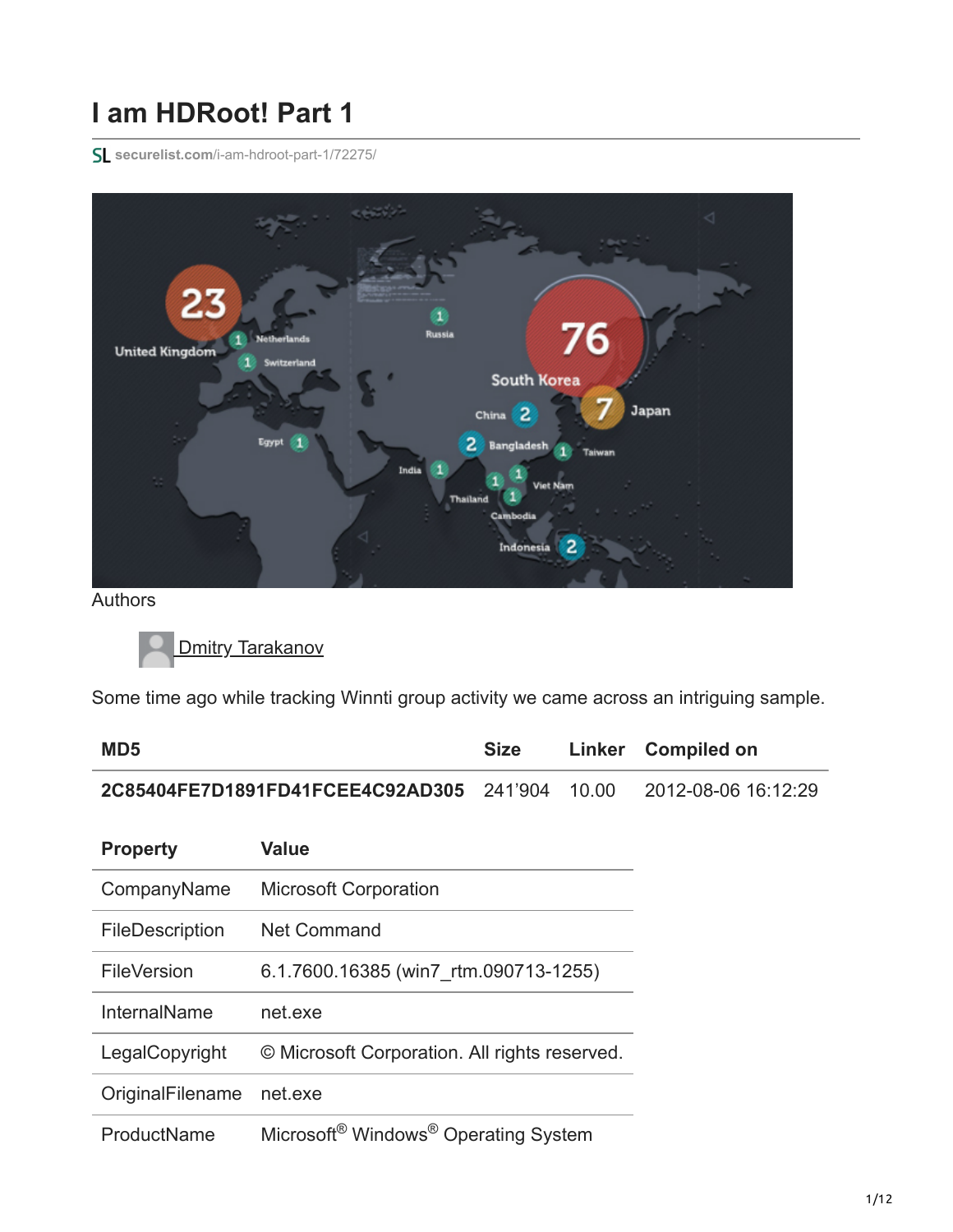It was protected by a commercial VMProtect Win64 executable signed with a known compromised certificate from Chinese entity Guangzhou YuanLuo Technology. Moreover, the properties of the executable read as if it were Microsoft's Net Command net.exe, and even running the sample also resulted in output typical of the original net.exe utility:



#### *Masquerading as net.exe*

All this pointed to the sample being rather suspicious.

## **Bootkit**

Since the code of the program was protected, an analysis of its functionality would have been an arduous task. But luckily a dump revealed some unique and quite important strings and four more samples hidden inside the initial one: Win32 and Win64 versions of one library and one driver: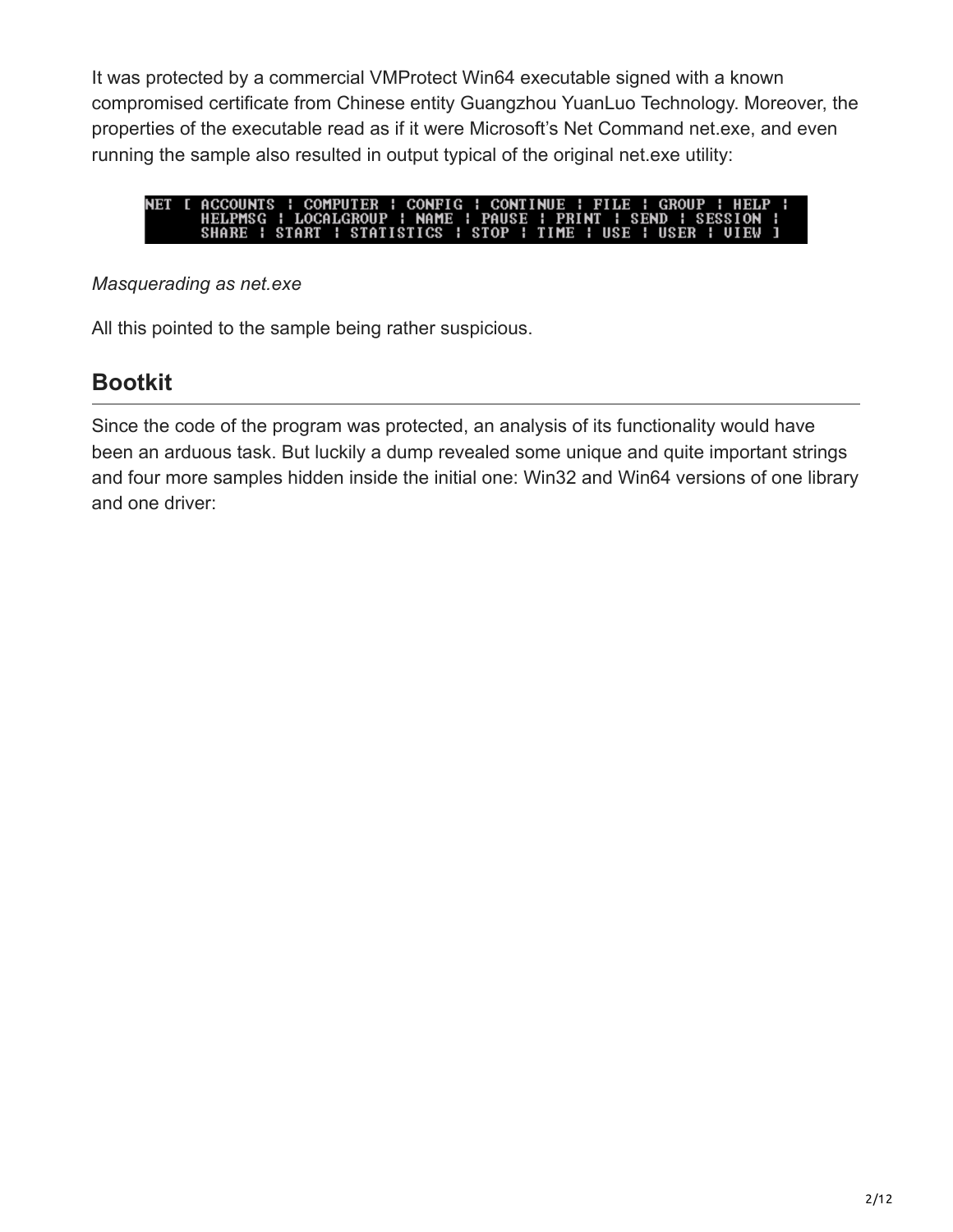| † slePJv=nyad&d=nyad&dyd=2&e@PH+{llyad=dyd=3&s=2 <del>W=</del><br>©9 PH+{llyad=dyd=09 PH+{llyad=09}<br>} E = Not_d_l_l f_i_l_e                                                                                                                                                                                 |                             |
|----------------------------------------------------------------------------------------------------------------------------------------------------------------------------------------------------------------------------------------------------------------------------------------------------------------|-----------------------------|
| <b>NOGO</b>                                                                                                                                                                                                                                                                                                    | ١щ                          |
| EØ.<br>You are injecting 32bit dll by hdd64                                                                                                                                                                                                                                                                    |                             |
| E: You are injecting 64bit code<br>* * 0                                                                                                                                                                                                                                                                       |                             |
| 32 b i t P r o c e s s f f f o GetProcAddress LoadLibraryA<br>t o                                                                                                                                                                                                                                              |                             |
| kerne132.dl1 E: Read file error, % & ZwUnloadDriver<br>ntd11.dl1 SeLoadDriverPrivilege ImagePath ObjectName S                                                                                                                                                                                                  |                             |
|                                                                                                                                                                                                                                                                                                                |                             |
| tart ErrorControl Type System\CurrentControlS<br>et\Services ZwLoadDriver \Registry\Mach                                                                                                                                                                                                                       |                             |
| ine \System \Current ControlSet \Services \                                                                                                                                                                                                                                                                    |                             |
| System \Current ControlSet \Services \                                                                                                                                                                                                                                                                         |                             |
|                                                                                                                                                                                                                                                                                                                |                             |
| Device $x = 1$<br>Device $x = 2$<br>Device $x = 0$<br>Device $x = 0$<br>Device $x = 0$<br>Device $x = 0$<br>Device $x = 0$<br>Device $x = 0$<br>Device $x = 0$<br>Device $x = 0$<br>Device $x = 0$<br>Device $x = 0$<br>Device $x = 0$<br>Device $x = 0$<br>Device $x = $                                      |                             |
|                                                                                                                                                                                                                                                                                                                |                             |
|                                                                                                                                                                                                                                                                                                                |                             |
|                                                                                                                                                                                                                                                                                                                |                             |
|                                                                                                                                                                                                                                                                                                                |                             |
| 64u clusters, zd k; zs $\overline{\phantom{a}}$ Lastfree 29164u - 29164u - 29164u clusters, zd k; zs                                                                                                                                                                                                           |                             |
| Middle place Cold place E: Invalid bios boot data E: Invalid back<br>up bios !!! [Cleaned E: Clear boot 2 failed !!!] E: Write bios<br>failed !!! [Cleaned I: Boot is OK[C E: It's not hdd boot data E: Read windo<br>ws 2 failed [Clea                                                                        |                             |
|                                                                                                                                                                                                                                                                                                                |                             |
|                                                                                                                                                                                                                                                                                                                |                             |
|                                                                                                                                                                                                                                                                                                                |                             |
| CRCERRORO E: Read kernel image failed OI mage place PhyDisk $zd$ , $\bar{c}$                                                                                                                                                                                                                                   |                             |
|                                                                                                                                                                                                                                                                                                                |                             |
| zu – zu) zu sectors© I: Boot is OK© W: Invalid backup bios ?!!© I: It's n<br>pt our hdd bios data :>© E: Read rk f i le failed<br>z s © ©I: Crc16 Oxz04x⊙ ©I: Total use z4d sectors© I: Backdoor siz                                                                                                           |                             |
|                                                                                                                                                                                                                                                                                                                |                             |
| <b>EXECT ASSESSED EXAMPLE I</b> : PRIMAGE Size 25d B, will use 23d sectors <sup>5</sup><br>I: boot size 26d B, will use 23d sectos <sup>5</sup> I: mbr size 26d B, will                                                                                                                                        |                             |
|                                                                                                                                                                                                                                                                                                                |                             |
|                                                                                                                                                                                                                                                                                                                |                             |
|                                                                                                                                                                                                                                                                                                                |                             |
|                                                                                                                                                                                                                                                                                                                |                             |
| te file error, x s E : Cant size file te file error, x s E : Cant size file x s E : Cant size file x s E : Cant size file x s E : Cant size file x s E : Cant size file x s E : Cant size file x s E : Cant open file, x s C :                                                                                 |                             |
|                                                                                                                                                                                                                                                                                                                |                             |
|                                                                                                                                                                                                                                                                                                                |                             |
| nt disk bios<br>E: Bad bios found ! E: Read disk bios failed E: Weite hdd boot failed E: Get boot disk failed                                                                                                                                                                                                  |                             |
| d,                                                                                                                                                                                                                                                                                                             |                             |
| place $\overline{z}$ 164u - $z$ 164u logical sector <sup>o</sup> $E: \begin{bmatrix} 0 & 1 & 0 & 0 & 0 \\ 0 & 0 & 1 & 0 & 0 \\ 0 & 0 & 0 & 0 & 0 \end{bmatrix}$ $E: \begin{bmatrix} 0 & 1 & 0 & 0 & 0 \\ 0 & 1 & 0 & 0 & 0 \\ 0 & 0 & 0 & 0 & 0 \\ 0 & 0 & 0 & 0 & 0 \end{bmatrix}$                            |                             |
| E: Find volume h<br>olittle: xd0<br>ole failed: xs0_ Diskfree x2dxx xs,too_low@                                                                                                                                                                                                                                |                             |
|                                                                                                                                                                                                                                                                                                                |                             |
| GetDiskFreeSpace failed: xs <mark>0</mark><br>E: Write rk file failed: xs <mark>0</mark> Imagepla<br>- E = 1                                                                                                                                                                                                   |                             |
|                                                                                                                                                                                                                                                                                                                |                             |
|                                                                                                                                                                                                                                                                                                                |                             |
| e PhyDisk x02x, x10u - x10u sector <sup>1</sup><br>E: Get disk position failed <sup>1</sup><br>164u <sup>1</sup> - E: Get disk position failed <sup>1</sup><br>164u <sub>2</sub> - E: Tile is not continue and the layout pairs<br>184u <sub>2</sub> - E: Create Phytophysical sector<br>184u <sub>2</sub> - E |                             |
|                                                                                                                                                                                                                                                                                                                |                             |
| k file failed: xs @ \pagefile.sys<br>dows\web \\$Recycle.Bin                                                                                                                                                                                                                                                   | ∖w i n∣<br>$E = \mathbf{Q}$ |
| uery volume info failed, xs0<br>$X = S$                                                                                                                                                                                                                                                                        | o                           |
| Ve ECI: DriverBitMap x08x00 E: Invalid inside boo                                                                                                                                                                                                                                                              |                             |
| t data@    E: Bad rkimage size, too large@              NET_I ACCOUNTS   COMPUTER  <br>CONFIG   CONTINUE   FILE   GROU <u>P</u>   HELP   <mark>0</mark> HELPMSG   LOCALGROUP   NAME   P                                                                                                                        |                             |
| SHARE : START : STATISTICS : STOP : TIME<br>AUSE : PRINT : SEND : SESSION :0                                                                                                                                                                                                                                   |                             |
| <b>FUSE FUSER FUIEW 100</b><br>- xs ⊡<br>Aug 6 2012 Jan Feb Mar Apr May Jun Jul A                                                                                                                                                                                                                              |                             |
|                                                                                                                                                                                                                                                                                                                |                             |

#### *Strings in malware body*

The strings led us to suspect that this sample was actually a bootkit installer. And thanks to some clear artifacts we found a similar sample but with no code protection that confirmed our suspicions.

First of all, let's run this tool: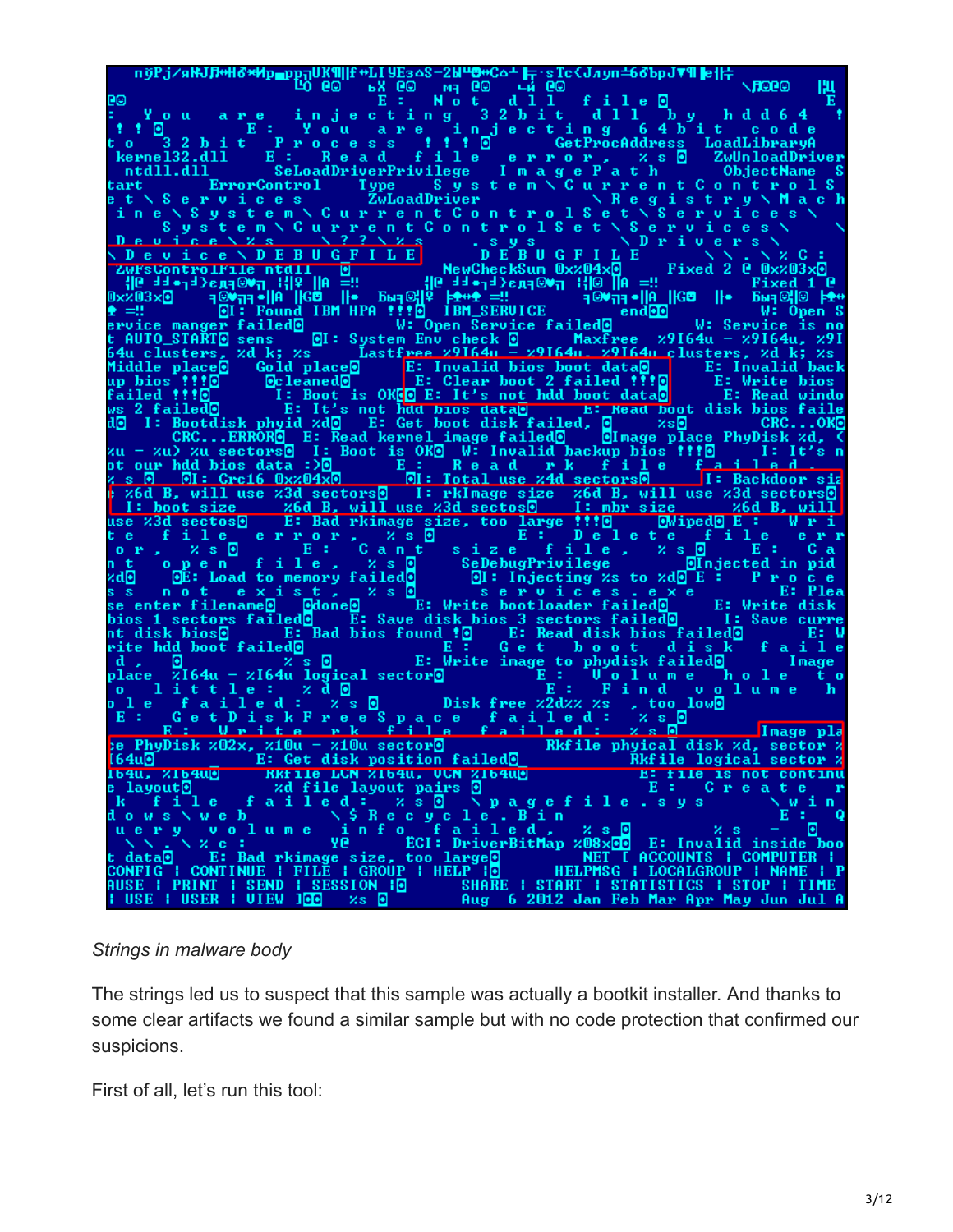| C:\Work>hdroot.exe<br>C:\Work\hdroot.exe <switch></switch> | HDD Rootkit v1.2, build Aug 22 2006 11:33:53                                                                      |
|------------------------------------------------------------|-------------------------------------------------------------------------------------------------------------------|
| check                                                      | : Check installed HDD                                                                                             |
| c lean                                                     | : Remove HDD<br>inst <backdoor> [DriverLetter] : Install HDD</backdoor>                                           |
|                                                            | instf <backdoor> [DriverLetter] : Install HDD force<br/>info <backdoor> : Show program info</backdoor></backdoor> |

*Original HDD Rootkit output*

The program parameters are quite self-explanatory – this tool installs a bootkit that infects the operating system during the boot stage with an arbitrary backdoor specified as a parameter. The backdoor has to be a Win32 executable or dynamic link library.

This utility is called "HDD Rootkit"; hence the base of our verdict names HDRoot. On 22 August 2006 the version number was 1.2.

So, we can conclude that the protected version was the same utility modified for use on the victim side to avoid revealing the intent of the tool in case someone outside the intruders' circle discovered it.

HDD Rootkit maintains a bunch of resources that also have quite telling names:



#### *HDD Rootkit resources*

As it reads:

"MBR" maintains the 1st piece of malicious code that is injected to the MBR of an infected computer;

"BOOT" – 2nd piece of malicious booting code;

"RKIMAGE" – 3rd piece of malicious booting code;

"DLLLOAD" – Dynamic Link Library that is pushed by the malicious booting code into the file system and OS autorun.

Let's try running some executable with the help of a bootkit. In our experiment the role of the executable is played by a benign program that does nothing apart from create a file in the root of the C: drive. I will try to run it using the HDD Rootkit utility with the following command line:

*hdroot.exe inst write\_to\_c.exe c:*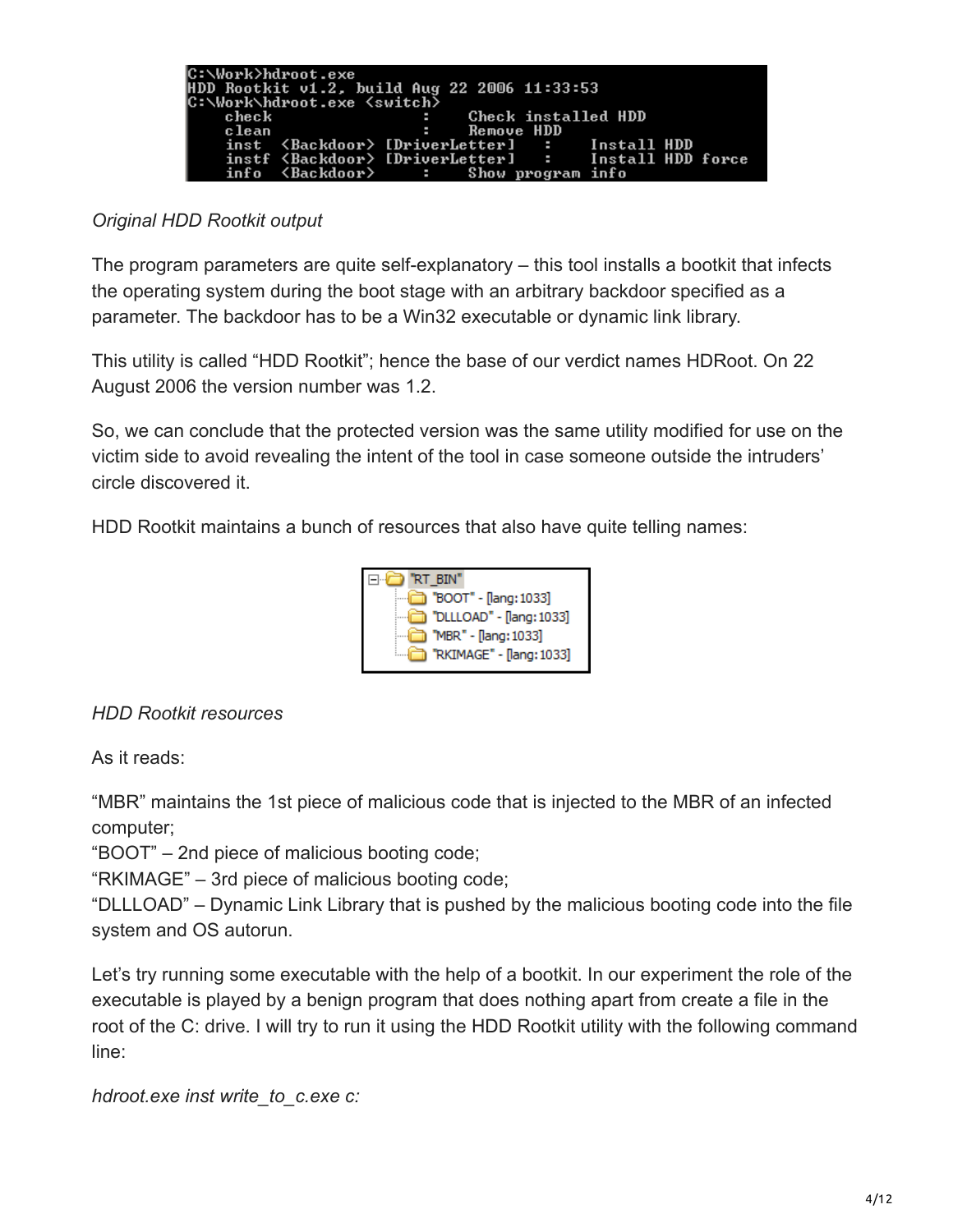telling it that I'd like to install a bootkit on drive C: that will make the program *write\_to\_c.exe* run on system startup.



*Live installing of HDRoot bootkit*

The utility checks the free space left on the specified drive and refuses to install the bootkit when the value is less than 30% of overall volume.

```
if ( GetDiskFreeSpaceExA(
       &RootPathName,
       &FreeBytesAvailableToCaller,
       &TotalNumberOfBytes,
      &TotalNumberOfFreeBytes) )
-{
 v70 = TotalNumberOfFreeBytes.QuadPart & Ox7FFFFFFFFFFFFFFF164;
 v71 = PAIR (TotalNumberOfFreeBytes.HighPart, 0) & 0x8000000000000000ui64;
 v66 = TotalNumberOfBytes. QuadPart & Ox7FFFFFFFFFFFFFFF164;
  v67 =PAIR (TotalNumberOfBytes.HighPart, 0) & 0x800000000000000000i64;
 free space perc = (signed int) ((double)TotalNumberOfFreeBytes.QuadPart
                               / (double)TotalNumberOfBytes.QuadPart
                               *100.0);output string free space = (int)", too low\n";
if ( free space perc >= 30 )
   output string free space = (int) "\n";printf(
   "\n *_5 - _4 - 24s, free *_2d*_5 + _5",
   &RootPathName,
   &unk 41382D,
   free space perc,
    output string free space);
 if ( free space perc >= 30 )
   if ( an_search_for_place_to_put_data(
           &disk letter 1,
```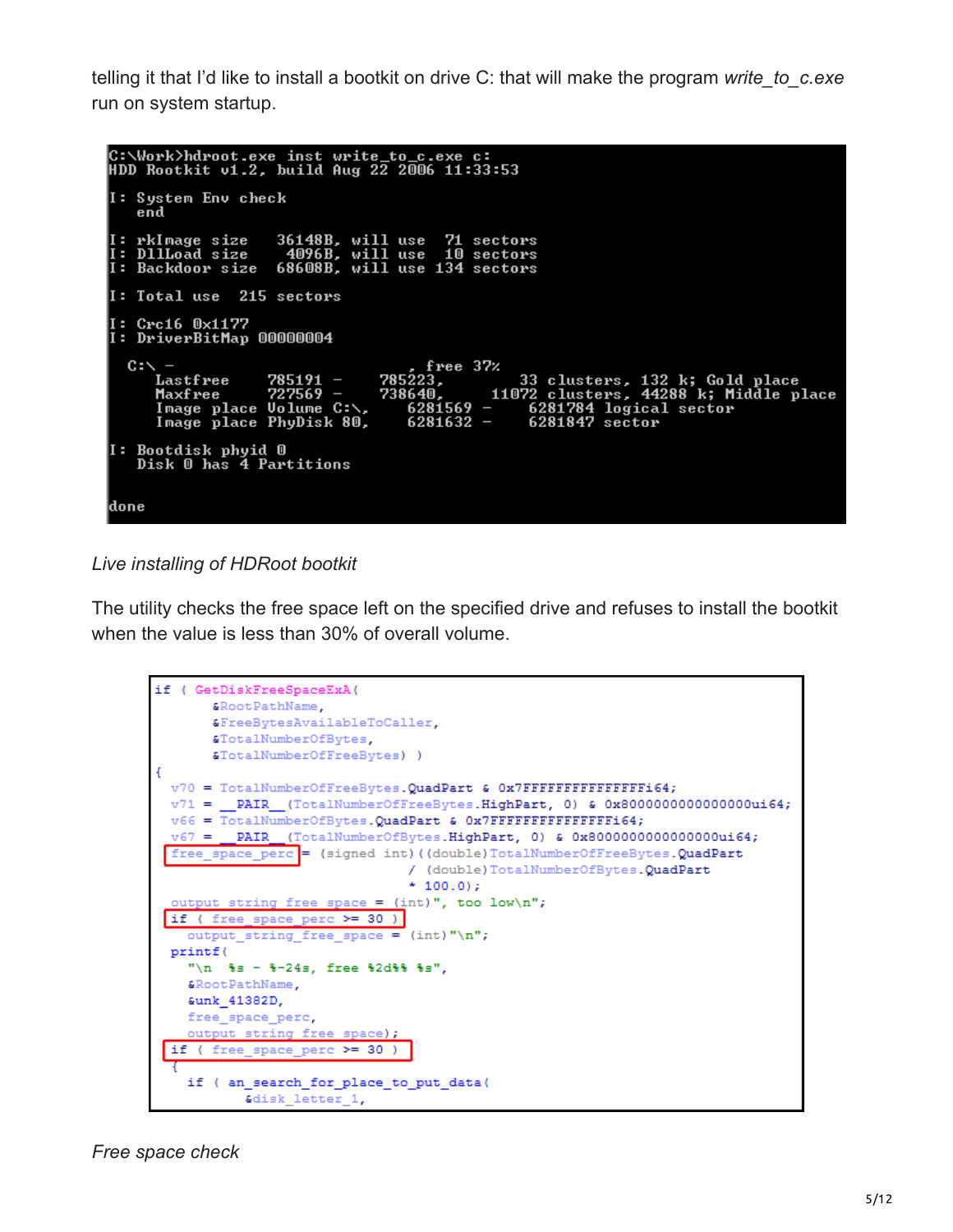So, now the bootkit has been installed. Let's take a look at what has happened. First of all, part of the code in the MBR is replaced with a malicious one from the resource "MBR":

| ⊟ <sup>.</sup> <mark>a</mark> "RT_BIN"<br>"BOOT" - [lang: 1033]<br>Ð<br>"DLLLOAD" - [lang: 1033] | Ò        | Ō            | qĵ              |             | <b>Q</b>    |     | P                                |             | 鬘     |                   |     |          |             |          |    |                               |     |                                 |
|--------------------------------------------------------------------------------------------------|----------|--------------|-----------------|-------------|-------------|-----|----------------------------------|-------------|-------|-------------------|-----|----------|-------------|----------|----|-------------------------------|-----|---------------------------------|
| MBR" - [lang: 1033]                                                                              | Offset   | $\mathbf{0}$ | 1               | 2           | з           | 4   | 5                                | 6           | 7     | 8                 | 9   | А        | в           | c        | D  | E                             | F   | Ascii                           |
| '⊶a<br>"RKIMAGE" - [lang: 1033]                                                                  | 00000000 |              |                 | EB 70 00 00 |             | 00  | 00                               |             |       |                   |     |          |             |          |    | 00 00 00 00 00 00 00 00 00 00 |     | JD                              |
|                                                                                                  | 00000010 | 00           |                 | 00 00       | 00          | 00  | 00                               | 00 00 00 00 |       |                   |     | 00       |             |          |    | 00 00 00 00 00                |     |                                 |
|                                                                                                  | 00000020 | 00           | 00 00           |             | 00          | 00  | 00                               | 00 00 00 00 |       |                   |     |          |             |          |    | 00 00 00 00 00 00             |     |                                 |
|                                                                                                  | 00000030 | 00           | 00 00           |             | 00.         | -00 | 00                               | 00 00 00 00 |       |                   |     | 00.      | 00 00 00    |          |    | 00 00                         |     |                                 |
|                                                                                                  | 00000040 | 00           | 00 00           |             | 00          | 00  | oo                               | 00 00 00 00 |       |                   |     | 00       | 00 00 00    |          |    | 00 00                         |     |                                 |
|                                                                                                  | 00000050 | 00           |                 | 00 00       | 00          | 00  | oo                               | 00 00 00 00 |       |                   |     | 00       | 00 00 00    |          |    | 00 00                         |     |                                 |
|                                                                                                  | 00000060 | 00           |                 | 00 00       | 00          | 00  | 00                               | 00 00 00 00 |       |                   |     |          | 00 00 00 00 |          |    | 00 00                         |     |                                 |
|                                                                                                  | 00000070 |              | AA 55 FA        |             | 33          | CО  | 8E.                              | C0          |       | 8E D8 8E D0 BE 00 |     |          |             |          | 7C | 8B E6                         |     | <b>CULSATALIBES. KX</b>         |
|                                                                                                  | 00000080 | FB           | FC              | BF          | 00          | 06  | B9                               | 00 01 F3 A5 |       |                   |     | в8       | 8 F         | 06 50    |    | C3 B8                         |     | ыьї.-N. yҐёЏ-PГё                |
|                                                                                                  | 00000090 | 01           | 02 BB           |             | 00          | 7C  | <b>B9</b>                        | oв          | 00 CD |                   |     | 13 BE BE |             | 07       | ВF | BE 7D                         |     | <sub>7</sub> ».   Nd. H!!sseïs} |
|                                                                                                  | 000000A0 | B9           |                 | 40 00       | F3          | Α4  | - B8                             | -00         | 7C    | 50 C3             |     | 00       | 00          | 00 00    |    | 00 00                         |     | $M@.yH@.$   $PT.$               |
|                                                                                                  | 000000B0 | 00           | 00.             | 00          | 00          | 00  | -00                              | 00          | nn    | 00                | -00 | nn.      | 00.         | 00.      | 00 | 00                            | -00 |                                 |
|                                                                                                  | 000000C0 | 00           | 00 <sup>1</sup> | 00          | 00          | 00  | -00                              | 00          | 00    | 00                | -00 | 00.      | 00          | 00       | 00 | 00                            | 00  |                                 |
|                                                                                                  | 000000D0 | 00           | 00              | - O O       | 00          | 00  | -00                              | 00          | nn    | 00                | -00 | nn.      | 00          | 00       | 00 | 00                            | 00  |                                 |
|                                                                                                  | 000000E0 | ۵O           | 00.             | -00         | 00          | 00  | 00                               | 00          | 00    | 00                | 00  | 00.      | 00.         | 00       | 00 | 00                            | 00  |                                 |
|                                                                                                  | 000000F0 | 00           | 00.             | -00         | 00          | 00  | 00                               | 00          | 00    | 00                | 00  | 00       | 00          | 00       | 00 | 00                            | 00  |                                 |
|                                                                                                  | 00000100 | 00           | 00 <sup>o</sup> | -nn         | 00.         | 00  | 00.                              | 00.         | 00    | 00                | 00  | 00.      | 00          | 00       | 00 | 00                            | -00 |                                 |
|                                                                                                  | 00000110 | 00           | 00.             | 00          | 00          | 00  | 00                               | 00          | 00    | 00                | 00  | 00       | 00          | 00 00    |    | 00 00                         |     |                                 |
|                                                                                                  | 00000120 | 00           | 00              | 00.         | 00.         | 00. | ۵O                               | 00.         | 00    | 00                | 00  | ۵O       | 00          | 00       | 00 | 00                            | -00 |                                 |
|                                                                                                  | 00000130 | 00           | 00              | -00         | nn          | 00  | 00                               | 00          | -00   | 00                | 00  | 00.      |             | 00 00 00 |    | 00 00                         |     |                                 |
|                                                                                                  | 00000140 | 00           | 00              | 00          | 00          | 00  | 00                               | 00          | 00    | 00                | 00  | 00.      |             | 00 00 00 |    | 00                            | 00  |                                 |
|                                                                                                  | 00000150 | 00           | 00              | -00         | 00.         | 00  | 00.                              | 00          | -00   | 00                | -nn | 00.      |             | 00 00 00 |    | 00                            | 00  |                                 |
|                                                                                                  | 00000160 | 00           | 00.             | -00         | 00          | 00  | 00                               | 00          | 00    | 00                | 00  | 00.      |             |          |    | 00 00 00 00                   | -00 |                                 |
|                                                                                                  | 00000170 | 00           | 00.             | -00         | 00          | 00  | 00                               | 00          | 00    | 00                | 00  | 00       |             |          |    | 00 00 00 00 00                |     |                                 |
|                                                                                                  | 00000180 | 00           | 00              | -00         | 00.         | 00  | 00                               | 00          | 00    | 00                | 00  | 00       |             |          |    | 00 00 00 00 00                |     |                                 |
|                                                                                                  | 00000190 | 00           | 00              | 00          | 00          | 00  | 00                               | 00          | 00    | 00                | 00  | 00.      |             |          |    | 00 00 00 00 00                |     |                                 |
|                                                                                                  | 000001A0 | 00           | 00              | 00          | 00          | 00  | 00                               | 00          | 00    | 00                | 00  | 00       |             |          |    | 00 00 00 00 00                |     |                                 |
|                                                                                                  | 000001B0 | 00           | 00.             | 00.         | 00.         | 00. | 00.                              | 00.         | ۵O    | 00.               | ۵O  | 00.      |             |          |    | 00 00 00 00 00                |     |                                 |
|                                                                                                  | 000001C0 | 00           | 00              | 00          | 00          | 00  | 00                               | 00          | 00    | 00                | 00  | 00.      |             |          |    | 00 00 00 00 00                |     |                                 |
|                                                                                                  | 000001D0 | 00           | 00              | 00.         | 00.         | 00  | ۵O                               | 00.         | 00    | 00.               | 00  | 00.      |             |          |    | 00 00 00 00 00                |     |                                 |
|                                                                                                  | 000001E0 | 00           | 00.             | -nn         | 00.         | -nn | 00                               | 00.         | 00.   | .nn               | nn. | 00.      |             |          |    | 00 00 00 00 00                |     |                                 |
|                                                                                                  | 000001F0 | 00           |                 |             | 00 00 00 00 |     | 00 00 00 00 00 00 00 00 00 55 AA |             |       |                   |     |          |             |          |    |                               |     | . 06                            |

#### *"MBR" resource*

The first 2 bytes EB 70 mean a jump to the 72nd offset where the rest of the 1st booting code block is located. The zeros before 0x70 and after 0xB0 mean the code of the original MBR at these positions remains intact. The following image represents a patched MBR after the bootkit is installed: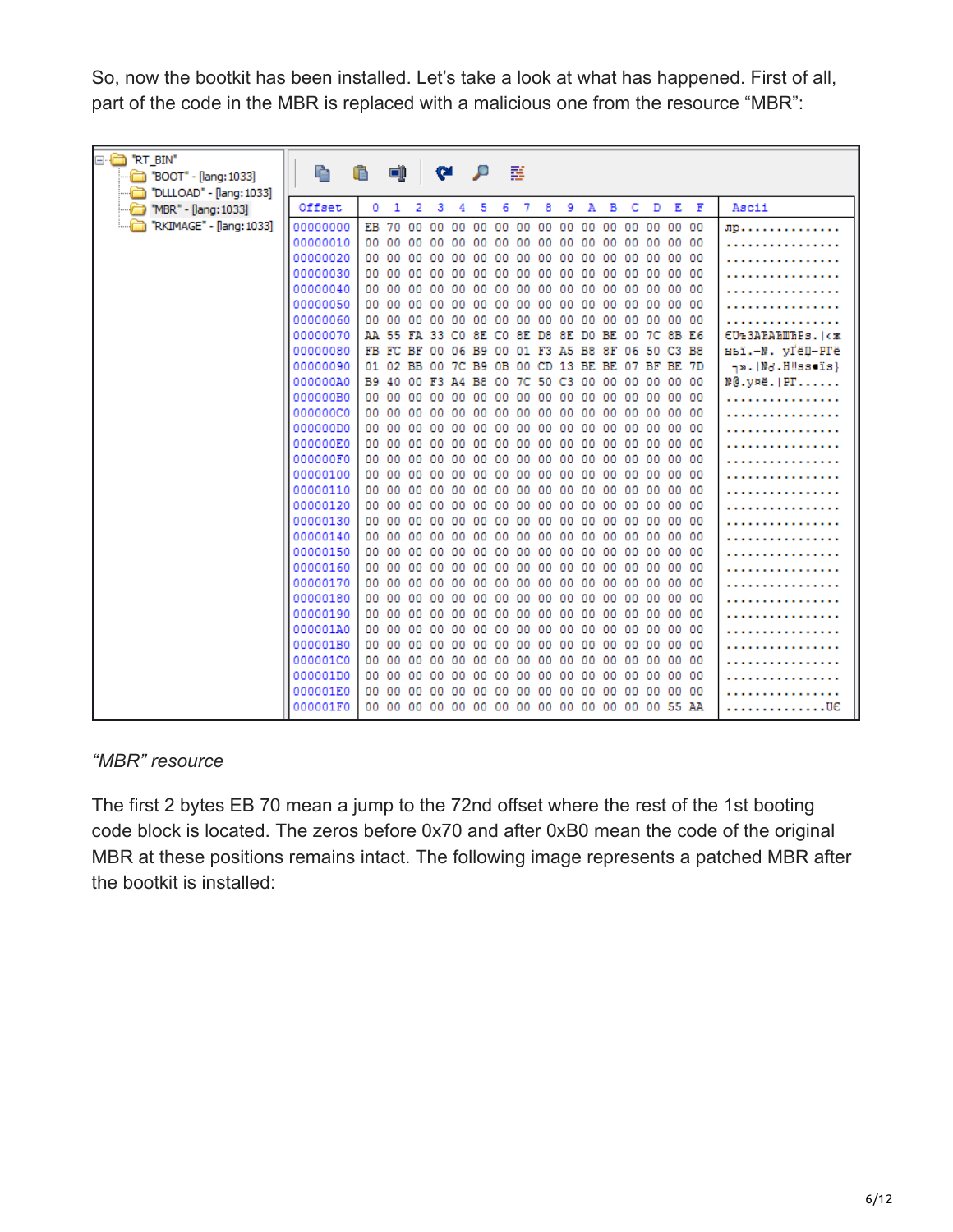Sector: 1

| 000000000: eb 70 8e d0 bc 00 7c fb - 50 07 50 1f fc be 1b 7c |     |       |                |       |                          |          |       |             |           |     |                                                   |     |          |       |       |       | лрЋРј. ыР.Р.ьз.                           |
|--------------------------------------------------------------|-----|-------|----------------|-------|--------------------------|----------|-------|-------------|-----------|-----|---------------------------------------------------|-----|----------|-------|-------|-------|-------------------------------------------|
| 000000010: bf 1b 06 50 57 b9 e5 01 - f3 a4 cb bd be 07 b1 04 |     |       |                |       |                          |          |       |             |           |     |                                                   |     |          |       |       |       | ïPW.e.y¤JISs.±.                           |
| 000000020: 38 6e 00 7c 09 75 13 83 - c5 10 e2 f4 cd 18 8b f5 |     |       |                |       |                          |          |       |             |           |     |                                                   |     |          |       |       |       | $8n.1$ Uu. $nE$ . $B\Phi H$ . $\& X$      |
| 000000030: 83                                                |     |       |                |       |                          |          |       |             |           |     | c6 10 49 74 19 38 2c - 74 f6 a0 b5 07 b4 07 8b    |     |          |       |       |       | ŕЖ. It.8, tц µ. ґ.<                       |
| 000000040:                                                   | f0. |       |                |       |                          |          |       |             |           |     | ac 3c 00 74 fc bb 07 - 00 b4 0e cd 10 eb f2       |     |          |       |       | -88   | $p\neg\lt.$ . $t$ b» $r$ . $H$ . $\pi$ r. |
| 000000050: 4e 10 e8 46 00 73 2a fe - 46 10 80 7e 04 0b       |     |       |                |       |                          |          |       |             |           |     |                                                   |     |          |       |       | 74 Ob | $N.MF.S*DF.F~.$                           |
| 000000060: 80 7e 04 0c 74 05 a0 b6 - 07 75 d2 80             |     |       |                |       |                          |          |       |             |           |     |                                                   |     | 46 02    |       | 86 83 |       | $B \simt.$ T.uTBF $\phi$                  |
| 000000070:                                                   |     |       |                |       |                          |          |       |             |           |     | aa 55 fa 33 c0 8e c0 8e - d8 8e d0 be 00 7c       |     |          |       |       | 8b e6 | <b>CUL3ARARMAPS.IKX</b>                   |
| 000000080:                                                   |     |       | fb fc bf 00    |       |                          |          |       |             |           |     | 06 b9 00 01 - f3 a5 b8 8f 06 50 c3 b8             |     |          |       |       |       | ыьїyҐёЏ.PГё                               |
| 000000090:                                                   |     |       | $0102$ bb $00$ |       |                          |          |       |             |           |     | 7c b9 0b 00 - cd 13 be be 07 bf be 7d             |     |          |       |       |       | ». H.ss.ïs}                               |
| 0000000a0:                                                   |     |       |                |       |                          |          |       |             |           |     | b9 40 00 f3 a4 b8 00 7c - 50 c3 00 00 00 00 00 00 |     |          |       |       |       | .0.y¤ë. PГ                                |
| 000000000: 43 f7 e3                                          |     |       |                |       |                          |          |       |             |           |     | 8b d1 86 d6 b1 - 06 d2 ee 42                      |     | f7.      | e2.   |       | 39 56 | Счг< C+Ц±. ТоВчв9V                        |
| 0000000c0: 0a 77 23                                          |     |       |                |       |                          |          |       |             |           |     | 72 05 39 46 08 - 73 1c b8 01 02 bb                |     |          |       | 00 7c |       | .w#r.9F.s.ë».                             |
| 0000000d0: 8b 4e 02                                          |     |       |                |       |                          |          |       |             |           |     | 8b 56 00 cd 13 - 73 51 4f 74 4e 32                |     |          |       |       | e4 8a | $\times N. \times V.$ H. sQOtN2 $\pi$ J   |
| 0000000e0: 56 00 cd 13 eb e4 8a 56 - 00 60 bb aa 55 b4 41 cd |     |       |                |       |                          |          |       |             |           |     |                                                   |     |          |       |       |       | V.H. JILW. `»EUTAH                        |
| 0000000f0:                                                   | 13  |       |                |       |                          |          |       |             |           |     | 72 36 81 fb 55 aa 75 - 30 f6 c1 01 74 2b          |     |          |       |       | 61 60 | .r6fmUEuOuB.t+a`                          |
| 000000100:                                                   |     |       |                |       |                          |          |       |             |           |     | 6a 00 6a 00 ff 76 0a ff - 76 08 6a 00             |     | 68.      | -00.  | 7c.   | - ба  | j.j.av.av.j.h. j                          |
| 000000110: 01 6a 10 b4 42 8b f4 cd - 13 61 61 73 0e 4f 74 0b |     |       |                |       |                          |          |       |             |           |     |                                                   |     |          |       |       |       | .i.ґB< фH.aas.Ot.                         |
| 000000120: 32 e4 8a 56 00 cd 13 eb - d6 61 f9 c3 49 6e 76    |     |       |                |       |                          |          |       |             |           |     |                                                   |     |          |       |       | - 61  | 2дЉV.Н.лЦащГInva                          |
| 000000130:                                                   | 6c. |       |                |       |                          |          |       |             |           |     | 69 64 20 70 61 72 74 - 69 74 69 6f 6e 20          |     |          |       |       | 74 61 | lid partition ta                          |
| 000000140:                                                   | 62  | 6c.   | 65             | 00 45 |                          |          |       |             |           |     | 72 72 6f - 72 20 6c 6f                            |     |          | 61 64 | -69   | 6e    | ble.Error loadin                          |
| 000000150:                                                   | 67  | 20    | 6f 70 65 72    |       |                          |          | 61    | $74 - 69$   |           |     | 6e 67                                             | 20  | 73.      | 79.   |       | 73 74 | g operating syst                          |
| 000000160:                                                   | 65. |       | 6d 00 4d 69    |       |                          | 73       | 73    |             | $69 - 6e$ |     | 67 20                                             | 6f  | 70.      | 65    | 72    | -61   | em.Missing opera                          |
| 000000170:                                                   |     | 74 69 | 6e 67          |       | -20                      | 73       | 79.   |             |           |     | $73 - 74$ 65 6d 00                                |     | OO.      | OO.   | OO.   | 00.   | ting system                               |
| 000000180:                                                   | 00. | 00.   | 00.            | 00    | 00.                      |          | 00 00 | $00 - 00$   |           |     | 00 00                                             | -00 | 00.      | -00   | 00 00 |       | .                                         |
| 000000190:                                                   | 00  | 00.   | 00.            | 00.   | 00.                      | 00.      |       | $0000 - 00$ |           | 00. | 00.                                               | 00. | 00 00    |       | 00 00 |       | .                                         |
| 0000001a0:                                                   | OO. | OO.   | 00             | 00.   |                          | 00 00 00 |       | $00 - 00$   |           |     | 00 00                                             | 00  | OO.      | OO.   |       | 00 00 | .                                         |
| 0000001b0:                                                   | 00  | 00.   | 00             | 00    | 002c                     |          |       |             |           |     | $44$ 63 - b1 f2 b1                                | £2  | 00.      | 00    |       | 80 01 | $\ldots$ , De $\pm$ T $\pm$ T $\pm$       |
| 0000001c0:                                                   | 01  | 00.   | 07             | 7f    | ff $0a \, 3f \, 00 - 00$ |          |       |             |           |     | 00 41                                             |     | da 5f 00 |       | 00.   | 00    |                                           |
| 0000001d0:                                                   | OO. | 00.   | 00.            | 00.   | 00 00 00                 |          |       | $00 - 00$   |           |     | 00 00                                             | 00. | oo oo    |       |       | 00 OO | .                                         |
| 0000001e0:                                                   | 00  | 00.   | 00.            | 00    | 00.                      |          | 00 00 | $00 - 00$   |           | 00  | 00.                                               | 00. | 00.      | 00    | 00 00 |       | .                                         |
|                                                              |     |       |                |       |                          |          |       |             |           |     |                                                   |     |          |       |       |       | . UE                                      |

#### *Injected malicious code in MBR*

This first piece loads the next booting code block that has been placed by the bootkit installer in the 11th sector (Offset: 0x1400 bytes). The 2nd block is taken from the resource "BOOT".

| Sector: 11 |                                                              |  |  |  |  |  |  |  |  |  | Disk Offset |  |  |  |  |  |  |  |  |  |  |
|------------|--------------------------------------------------------------|--|--|--|--|--|--|--|--|--|-------------|--|--|--|--|--|--|--|--|--|--|
|            | 000001400: eb 2e aa 55 77 11 d7 00 - 80 a0 d9 5f 00 00 00 00 |  |  |  |  |  |  |  |  |  |             |  |  |  |  |  |  |  |  |  |  |
|            |                                                              |  |  |  |  |  |  |  |  |  |             |  |  |  |  |  |  |  |  |  |  |
|            |                                                              |  |  |  |  |  |  |  |  |  |             |  |  |  |  |  |  |  |  |  |  |
|            | 000001430: fa b8 00 9c 8e d0 bc 00 - 20 8b ec fb fc 66 60 8e |  |  |  |  |  |  |  |  |  |             |  |  |  |  |  |  |  |  |  |  |
|            | 000001440: c0 33 c0 8e d8 be 00 7c - 33 ff b9 00 02 fc f3 a4 |  |  |  |  |  |  |  |  |  |             |  |  |  |  |  |  |  |  |  |  |
|            | 000001450: 8c c0 8e d8 50 68 59 00 - cb bb 20 9c 66 33 f6 be |  |  |  |  |  |  |  |  |  |             |  |  |  |  |  |  |  |  |  |  |
|            | 000001460: 0a 00 b9 03 00 e8 b7 00 - be be 01 be be 05 b9 40 |  |  |  |  |  |  |  |  |  |             |  |  |  |  |  |  |  |  |  |  |
|            | 000001470: 00 f3 a4 b4 O2 cd 16 24 – 08 75 60 8d 36 08 00 ac |  |  |  |  |  |  |  |  |  |             |  |  |  |  |  |  |  |  |  |  |
|            | 000001480: 8a d0 84 d2 74 55 66 ad - 56 66 8b f0 2e 8b 0e 06 |  |  |  |  |  |  |  |  |  |             |  |  |  |  |  |  |  |  |  |  |

*2nd booting block*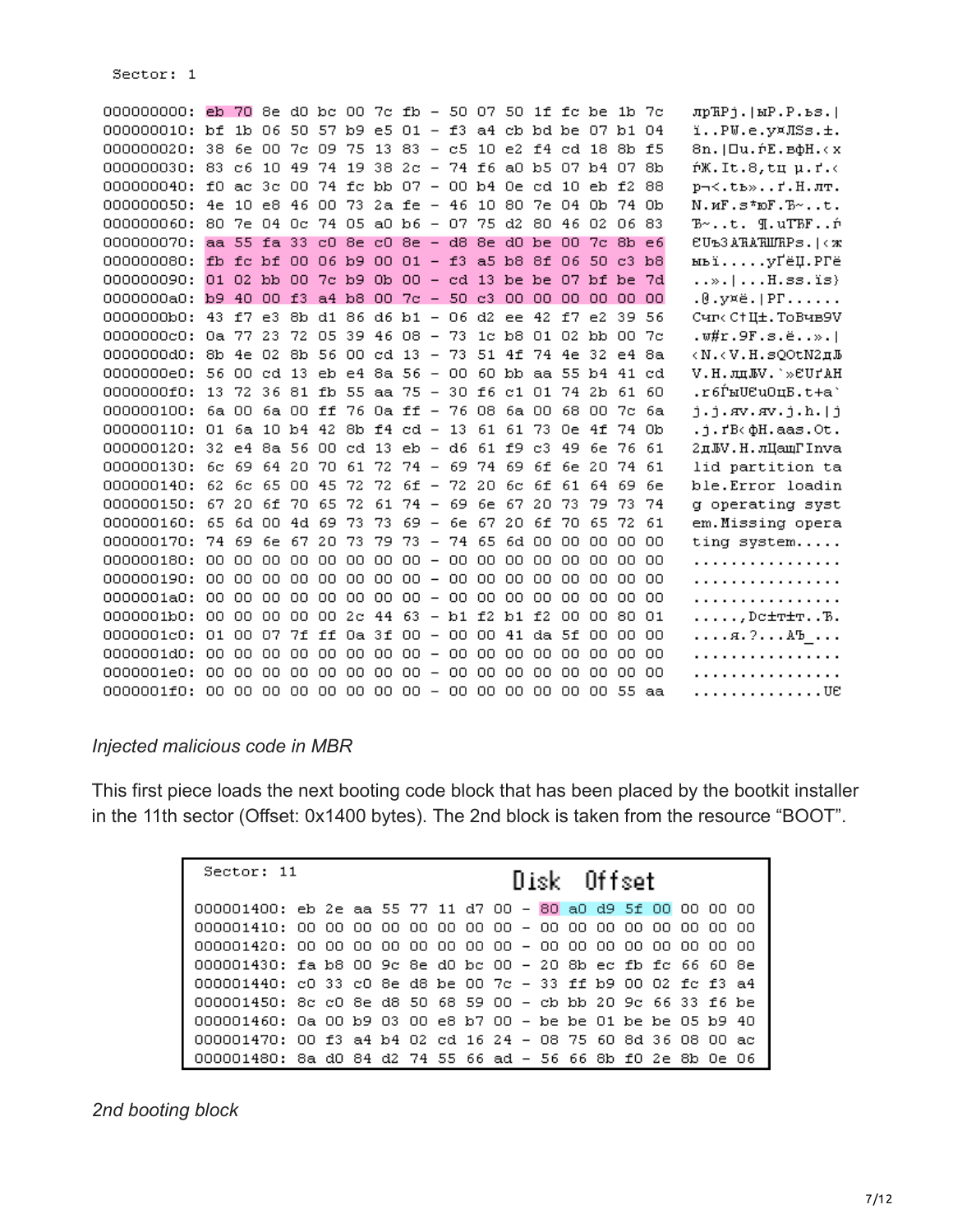The byte at 8th offset of the 2nd booting block is a drive number and the next DWORD is an offset in sectors where the next booting part is located. This example has the value 0x80, meaning drive 0 and the offset 0x5FD9A0, which if multiplied by 0x200 bytes (size of sector) results in 0xBFB34000. This is the offset in bytes from the beginning of the drive where the bootkit installer has put the 3rd booting block taken from its resource "RKIMAGE".

The "RKIMAGE" resource has a large piece of code that implements a DLL injection (the DLL is taken from the "DLLLOAD" resource) into the file system and makes changes in the system registry so that DLL is loaded and run during system start-up. As that piece of code is executed at the early booting stage, there is no API for accessing the file system and the code parses the file systems (FAT32 and NTFS) on its own.

| <del>хп</del> U←хН F+ЛN♀хпт3пўёГш©Е ™Ф#D\$ÞыВЗ ЧЛ<br>UЛёЛ <del>Ф</del> ЛН◆НЁ1 <del>ФЙ</del> О: © ЛР◆НД2гӨ |
|-----------------------------------------------------------------------------------------------------------|
| PQw¤" T-Ohr8 HVOj RwJ+ T-9Ո¦ш m                                                                           |
| 900000002r8 9%18 XXn HX18                                                                                 |
| $\delta \$ $\blacksquare$ Found FS (FAT32)<br>Found FS (NTFS)                                             |
| UNBIXIO ¶N∏NQ◆NXIO                                                                                        |
| PRw"≐ T-Oh⊁8<br>HFai Pu+L<br>tト/l§a)                                                                      |

#### *Supported file systems*

It searches for the hardcoded special file whose content is replaced with the DLL taken from a specified place on the disk. Most versions of HDRoot that we have found and detected use the file *%windir%\WMSysPr9.prx* for these purposes. Sometimes the DLL overwrites some existing system library which is certainly not a safe way for malware to work because it could cause OS failure in some cases and alert the user to the infection. Among other files that can be used for overwriting we have noticed:

*%windir%\twain.dll %windir%\msvidc32.dll %windir%\help\access.hlp %windir%\help\winssnap.hlp %windir%\system\olesvr.dll %windir%\syswow64\C\_932.NLS %windir%\syswow64\C\_20949.NLS %windir%\syswow64\dssec.dat %windir%\syswow64\irclass.dll %windir%\syswow64\msvidc32.dll %windir%\syswow64\kmddsp.tsp*

The code then reads the content of the file *%windir%\system32\config\system* that maintains the content of the *HKEY\_LOCAL\_MACHINE\SYSTEM* registry hive. Among other things the registry hive contains information about installed services. There are numerous system services that are started during OS logon as *ServiceDll* via *svchost.exe* where the path to the functional library to be run is specified in the *ServiceDll* registry value for a particular service.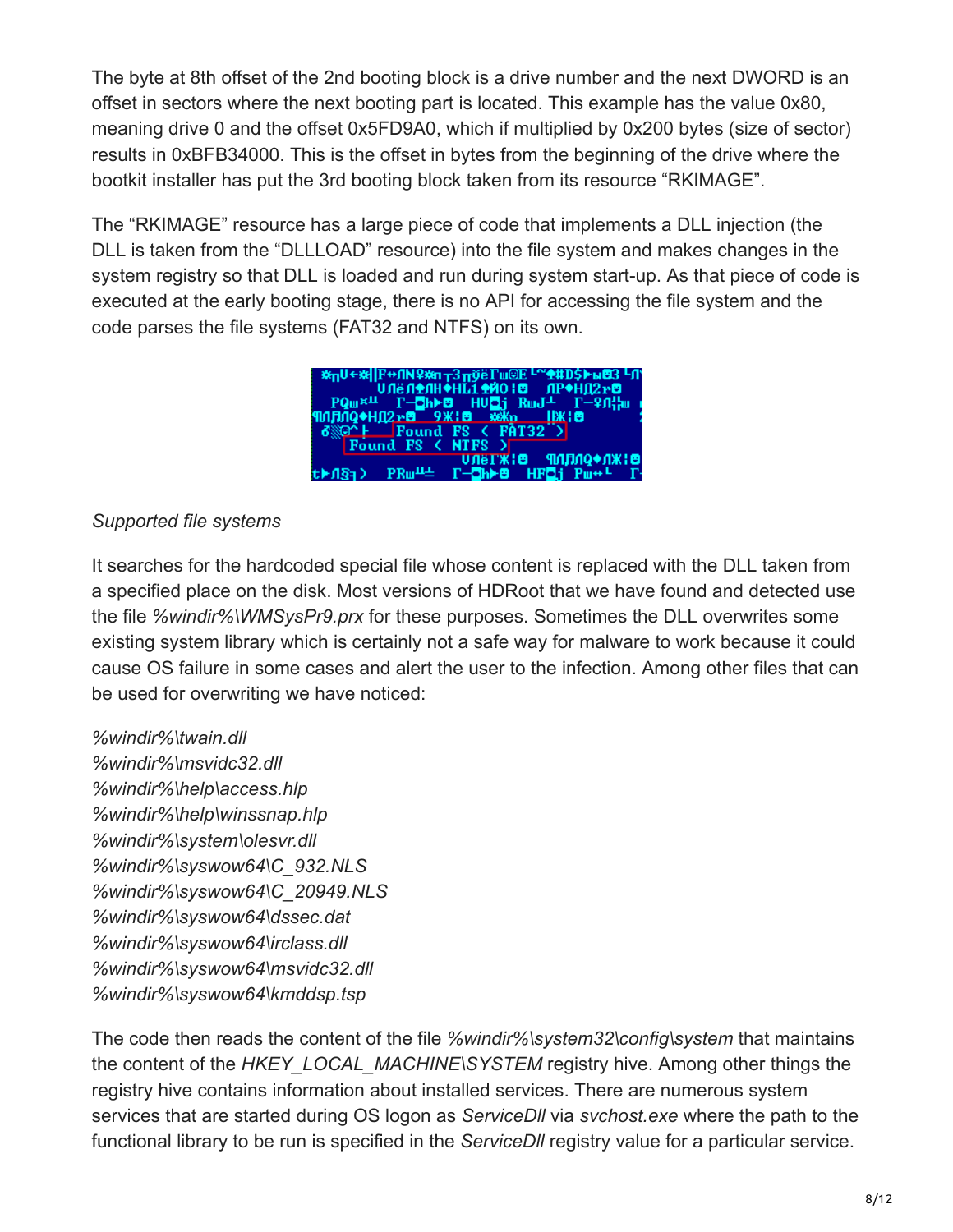The malicious booting code searches in the file "*system*" for the hardcoded path to a system library associated with a system service and replaces that value with the path to the injected DLL (for example, *%windir%\WMSysPr9.prx)*. In all the versions we encountered we found that HDRoot exploited the following services:

| <b>Internal service</b><br>name | <b>Displayed service name</b>                | Path to search for       |  |  |  |  |  |
|---------------------------------|----------------------------------------------|--------------------------|--|--|--|--|--|
| wuauserv                        | <b>Automatic Updates</b>                     | system32\wuauserv.dll    |  |  |  |  |  |
| LanManServer                    | Server                                       | system32\srvsvc.dll      |  |  |  |  |  |
| schedule                        | <b>Task Scheduler</b>                        | system32\schedsvc.dll    |  |  |  |  |  |
| winmgmt                         | <b>Windows Management</b><br>Instrumentation | system32\wbem\wmisvc.dll |  |  |  |  |  |

So, when the operating system starts running services, instead of loading the original service DLL *svchost.exe* loads a malicious one. This malicious library does nothing apart from load and run a backdoor taken from a specified offset on the hard drive where the bootkit installer HDD Rootkit had placed it. We have found two versions of HDRoot with different methods of doing this. The first one just saves the backdoor as a file *%windir%\temp\svchost.exe* and executes it with the help of the *WinExec* API function. By all appearances the malware author later decided that this approach is not the best way to run the backdoor because it is visible to AV products and the fact that the application has started may be noticed when inspecting events in the system logs. The other version of the DLL does not drop the file but allocates a read backdoor in memory, prepares it for proper execution (loads libraries according to the import table and fixes relocations) and runs it there on its own. This approach is much more clandestine as it substantially reduces the chances of discovering the backdoor even if the DLL or poisoned MBR are detected.

Returning to our experiment, when the command

#### *hdroot.exe inst write\_to\_c.exe c:*

has been run, we restart the operating system. After the OS has loaded we can see the result of running of our program *write\_to\_c.exe*, which behaves as though it were a backdoor: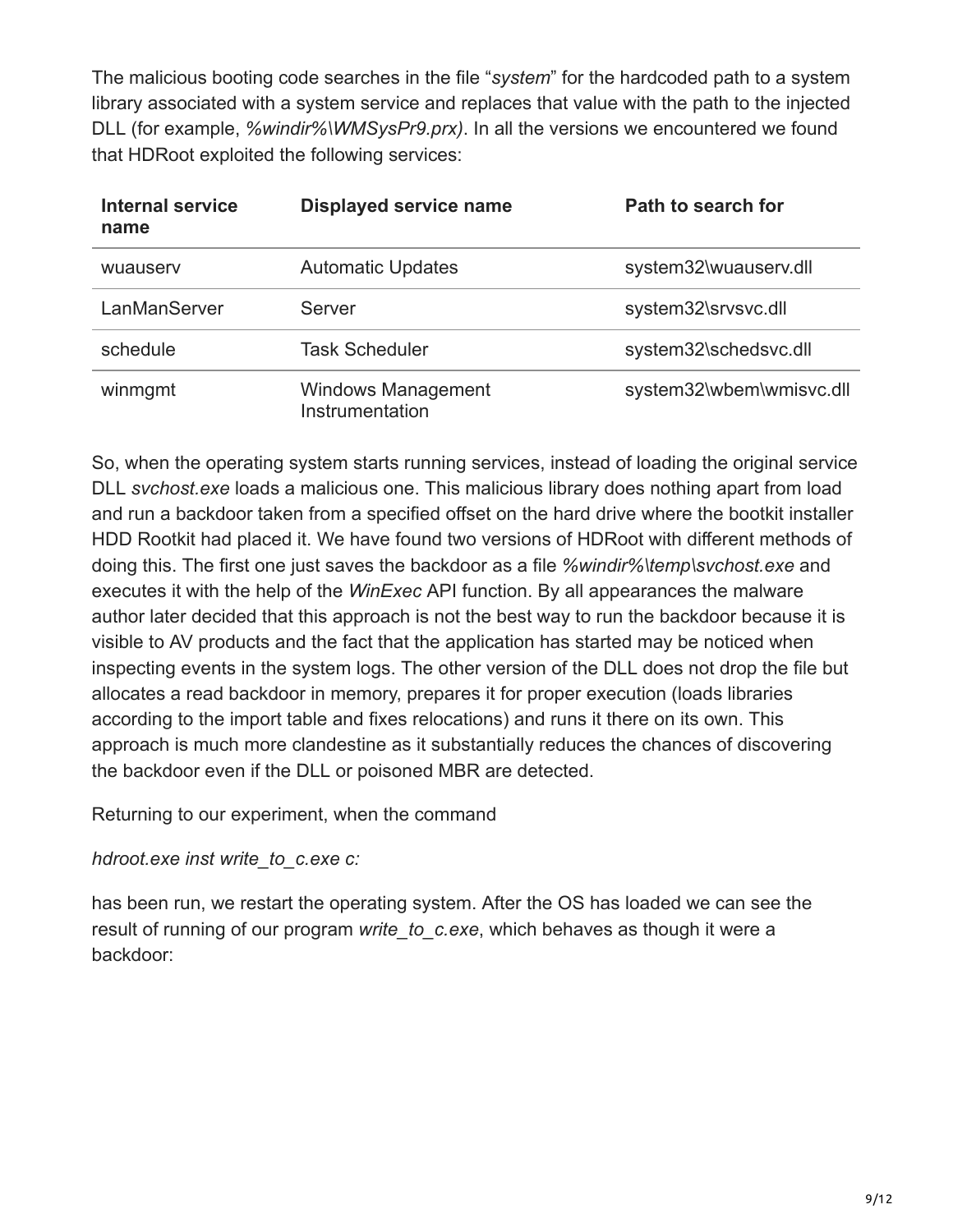|                           | $\Box$   |
|---------------------------|----------|
|                           | $=10:58$ |
| Имя                       | Размер   |
| Documents and Settings    | Папка    |
| Program Files             | Nankal   |
| System Volume Information | Папка    |
| <b>WINDOWS</b>            | Папка    |
| Work                      | Папка    |
| autoexec.bat              |          |
| boot.ini                  | 235      |
| config.sys                |          |
| io.sys                    |          |
| msdos.sys                 |          |
| ntdetect.com              | 4756     |
| nt 1dr                    | 2500     |
| pagefile.sys              | 384      |
| zzz.bin                   |          |
|                           |          |

#### *Created test file zzz.bin*

The file *C:\zzz.bin* is seen immediately after Windows has loaded, which proves that the program *write\_to\_c.exe* has been successfully executed.

The whole process of the HDRoot infection is as follows:



### *HDRoot operation scheme*

Interestingly, the malware does not have functionality to start the original service that was substituted during the boot process. Because the affected services are part of the OS, neglecting to do this could cause Windows to malfunction and reveal the infection. This is even stranger considering the malware does try to cover its tracks. Namely "tries", because it fails to do so. The dropped DLL has a function to restore the original value of *ServiceDll* in the registry, storing the path to the DLL associated with the service. But due to flawed code in the 3rd booting block (from "RKIMAGE"), which slightly patches the content of "DLLLOAD" before injecting, DLL starts holding the wrong data at hardcoded offsets and it prevents the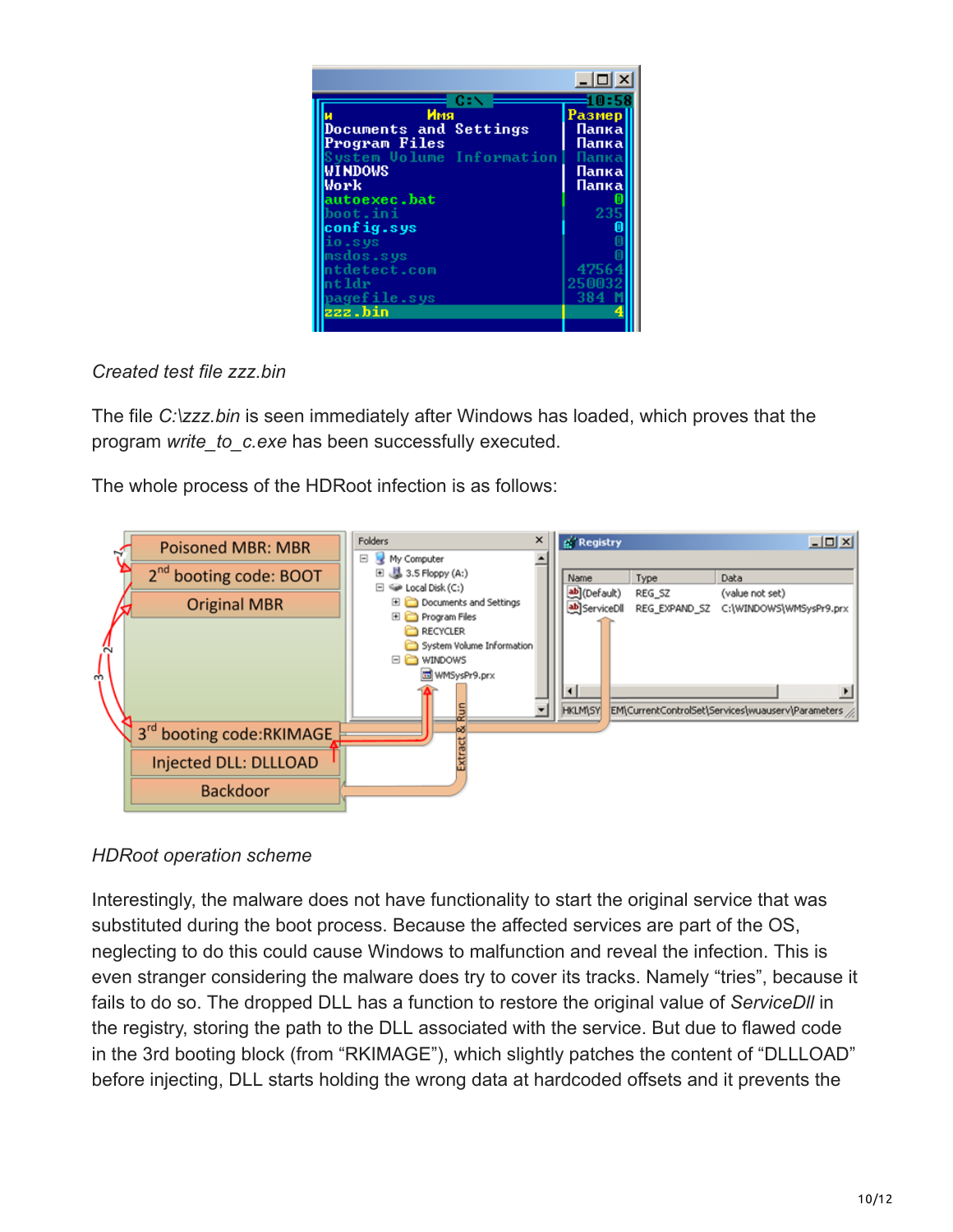DLL from finding the proper registry path to *ServiceDll* to restore the original value. That's why, for example, "*C:\WINDOWS\WMSysPr9.prx*" can still be viewed instead of "*C:\WINDOWS\system32\wuauserv.dll*" after logging on to Windows:



*Path remains to injected malicious DLL in registry*



*Wrong registry path and value name*